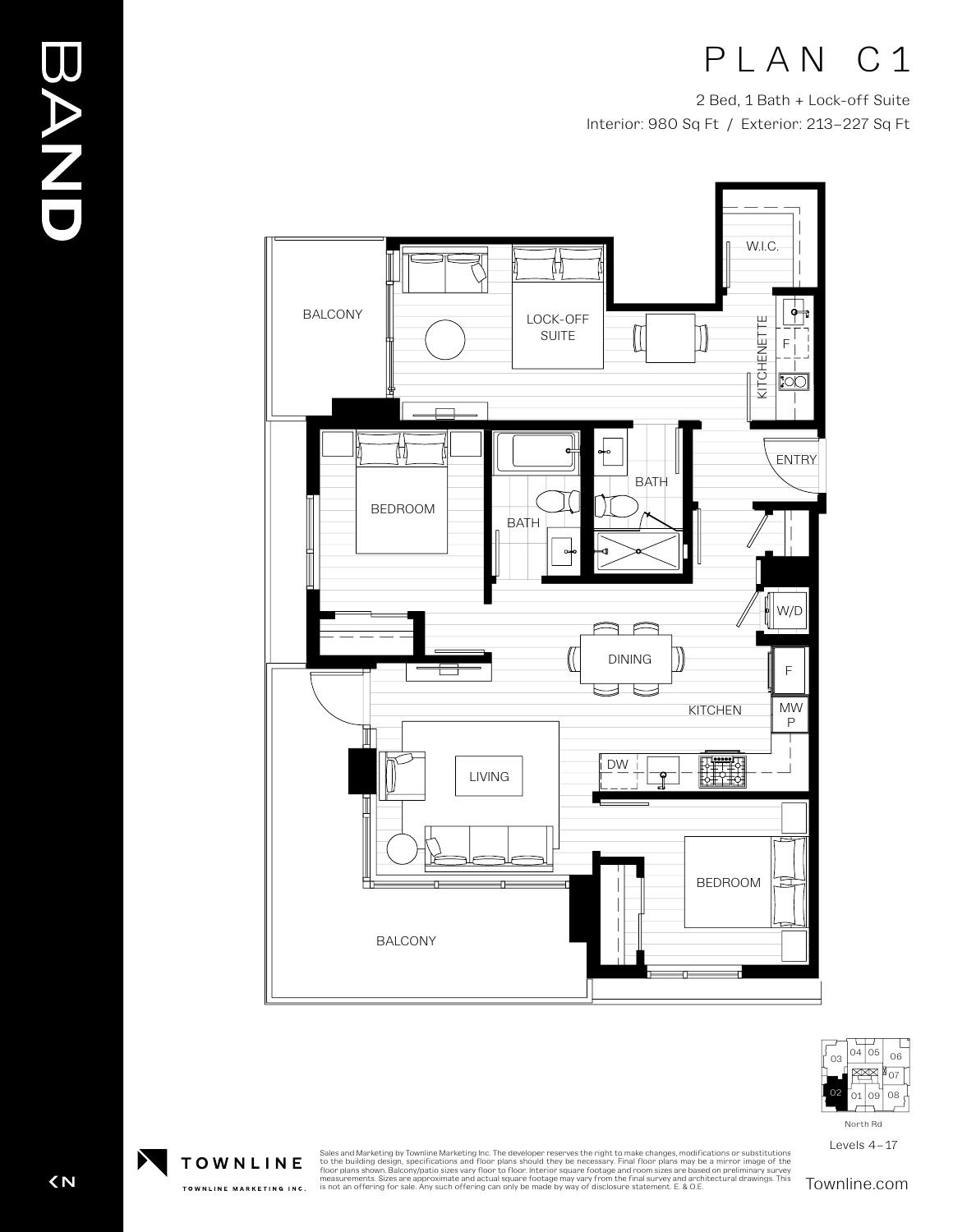## PLAN C2

2 Bed, 1 Bath + Lock-off Suite Interior: 981 Sq Ft / Exterior: 199–227 Sq Ft





Levels 4–17

BAND

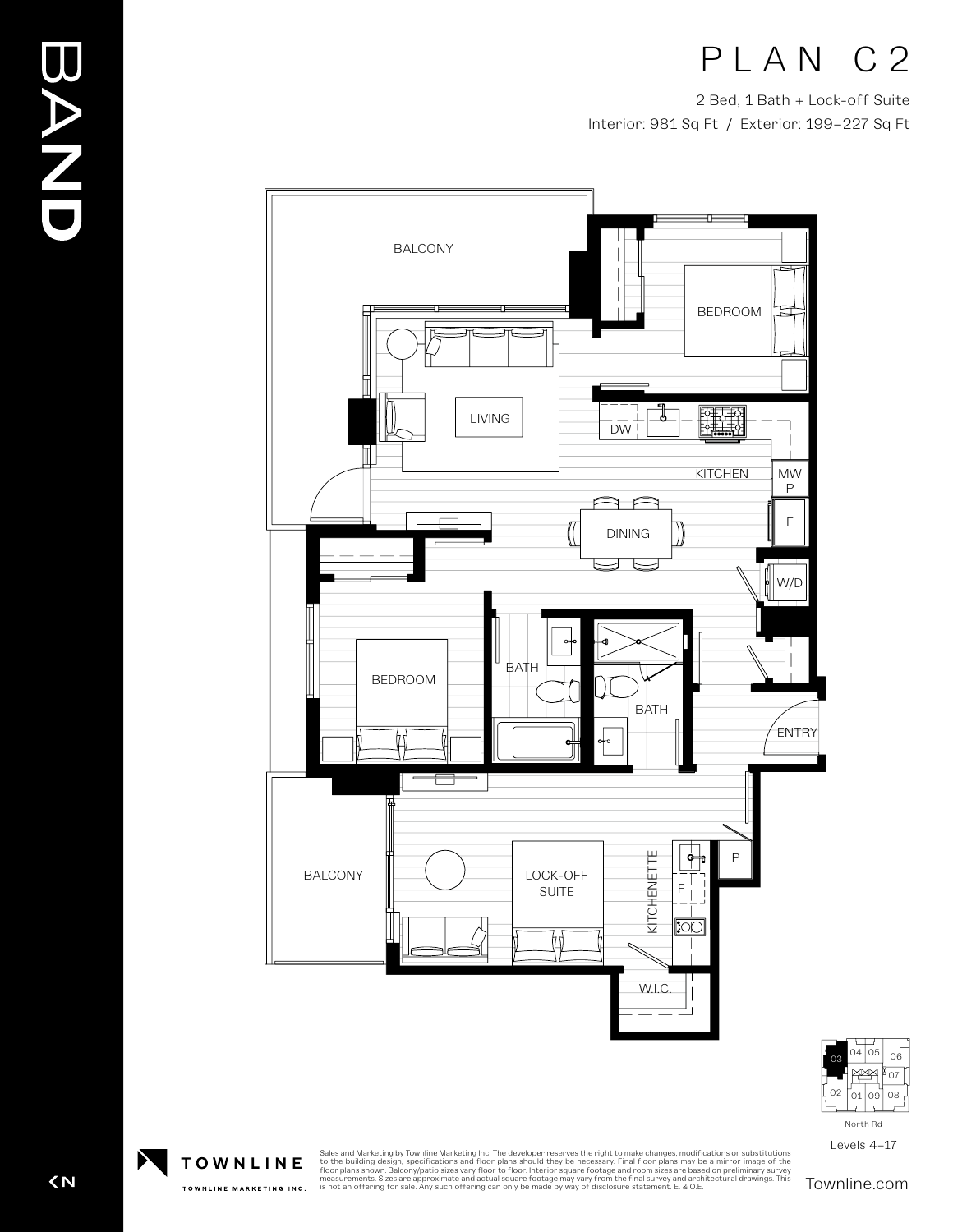#### PLAN C5A

2 Bed, 1 Bath + Lock-off Suite Interior: 964 Sq Ft / Exterior: 588 Sq Ft





Level 18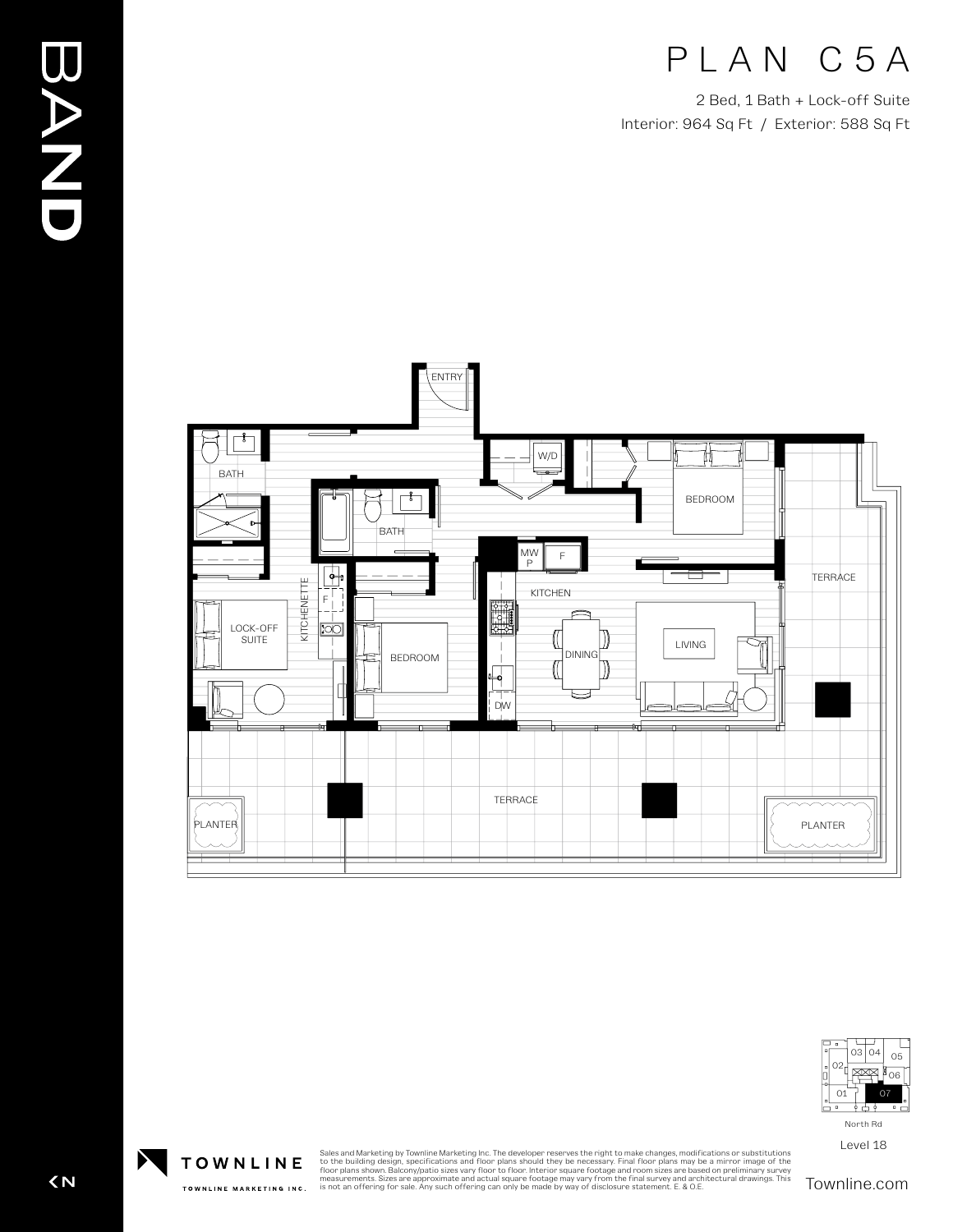## PLAN C5B

2 Bed, 1 Bath + Lock-off Suite Interior: 964 Sq Ft / Exterior: 605 Sq Ft





Level 18

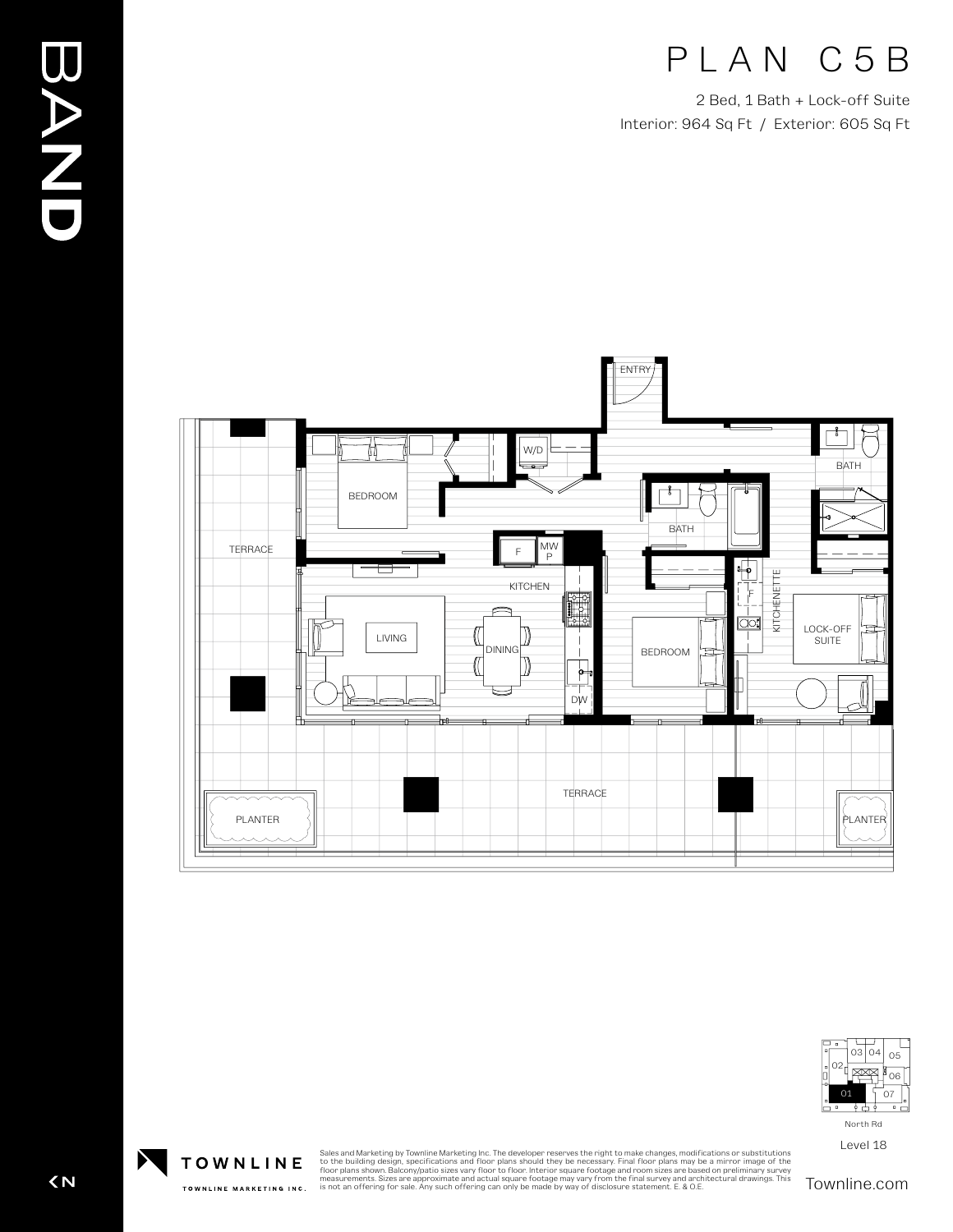# PLAN C5C

2 Bed, 1 Bath + Lock-off Suite Interior: 964 Sq Ft / Exterior: 274 Sq Ft





North Rd

Levels 19–20

 $\overline{\left( N\right) }$